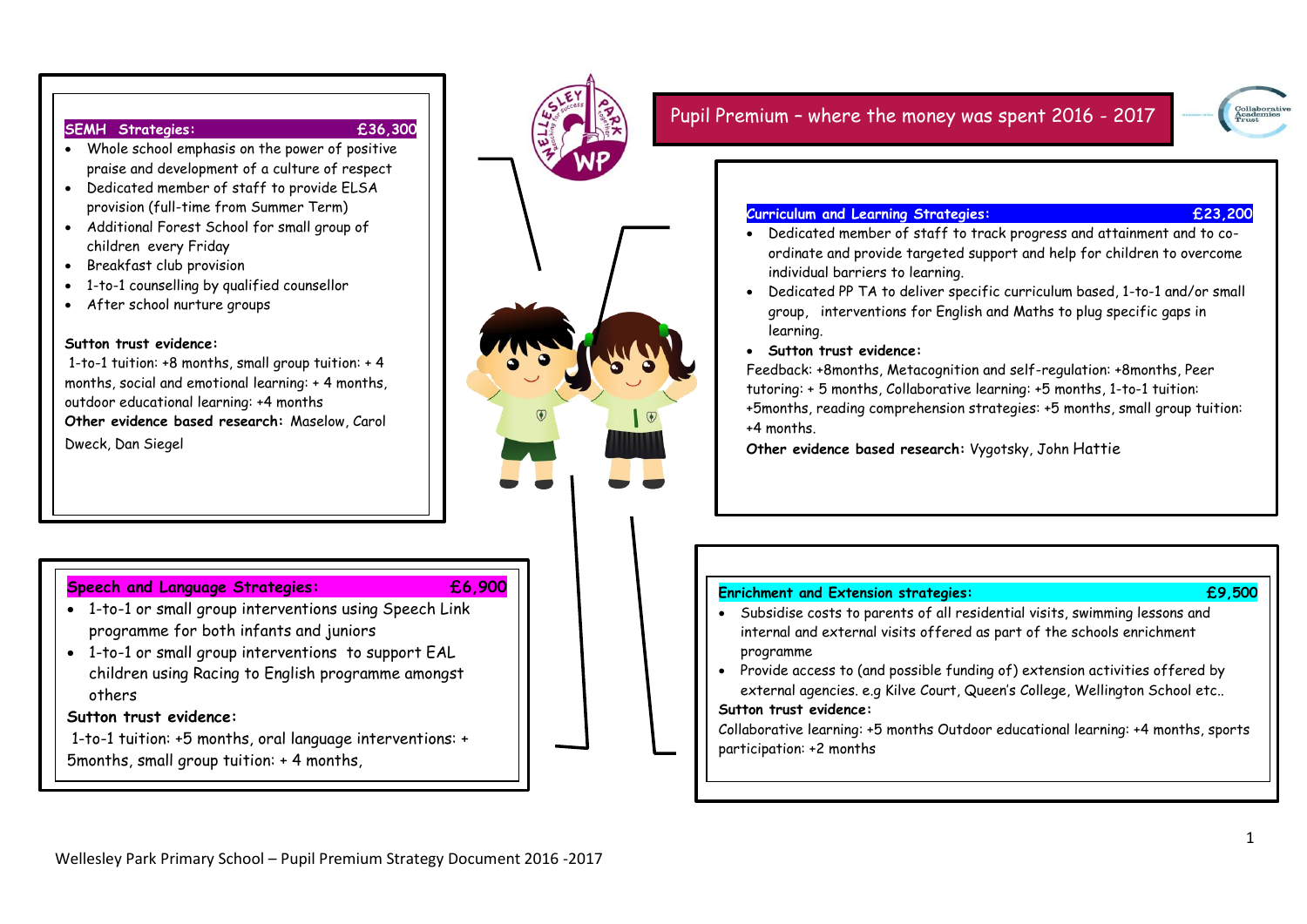# **Review of spending against success criteria 2016 - 2017**

# **Curriculum and Learning Curriculum and Learning**

In looking at Progress of children across the year we consult the following sources of information:

- internal data Target Tracker, Rising Stars optional tests pre and post assessments for specific interventions
- external data FFT Aspire, End of KS2/1 SATs results and Year 1 phonic test results

Children in EYFS received tailored specific support in order to make maximum progress. This year in the foundation stage 71% of children reached their ELG target. Extra TA support in maths and writing enabled 50%of PP children to hit their Early Learning Goal and 90% of PP got there reading Early Goal. They will require support throughout Key Stage 1 to ensure that they continue to make expected progress, particularly in the areas of maths and writing.

In Year 1, 86% of the year passed their phonic screen including 80% of PP children. In reading, writing and maths all PP children are at age related expectations, with some still needing specific targeted support to consolidate and accelerate learning for 2017 – 2018.

Across Key Stage 2,

| <b>SATs results</b> | % differential in end of Key Stage Targets (to be verified Dec 2017) |          |          |          |
|---------------------|----------------------------------------------------------------------|----------|----------|----------|
| <b>Subject</b>      | KS1 2016                                                             | KS1 2017 | KS2 2016 | KS2 2017 |
| Reading             | $-2%$                                                                | $-10%$   | $-15%$   | $-12%$   |
| Writing             | $-25%$                                                               | $+5%$    | $-11%$   | $+16%$   |
| <b>SPAG</b>         | n/a                                                                  | n/a      | n/a      |          |
| <b>Maths</b>        | $-15%$                                                               | $+43%$   | $-15%$   | $-2%$    |
| combined            | n/a                                                                  | -7       | n/a      | $-16%$   |

The general trend across the school for PP mirrors that for Non-PP for children at ARE; reading: 40 % vs. 40%, writing 42% vs 47% and maths 40% vs 39% respectively. However where further work needs to be done is in ensuring a higher % of PP children achieve a working above expectation assessment particularly in reading and writing. Provision for those children who are achieving below ARE also needs to be reviewed to ensure that we are correctly identifying where their individual needs lie and that support is targeted specifically to address these. The development of a whole school inclusion team in mid 2016 – 2017, is beginning to ensure that provision for all vulnerable groups within school is coherent and consistent. New systems for monitoring, identifying and tracking individual children will continue to be developed throughout 2017 - 2018 with an emphasis on ensuring that staff can quickly and easily identify when and why children are not making progress and the relevant action can be taken. This could take the form of a targeted in class intervention for either an academic or social emotional need, a specific 1-to-1 or small group intervention provided by a member of the inclusion team or further assessment by the Inclusion Lead, SENCO or an external agency.